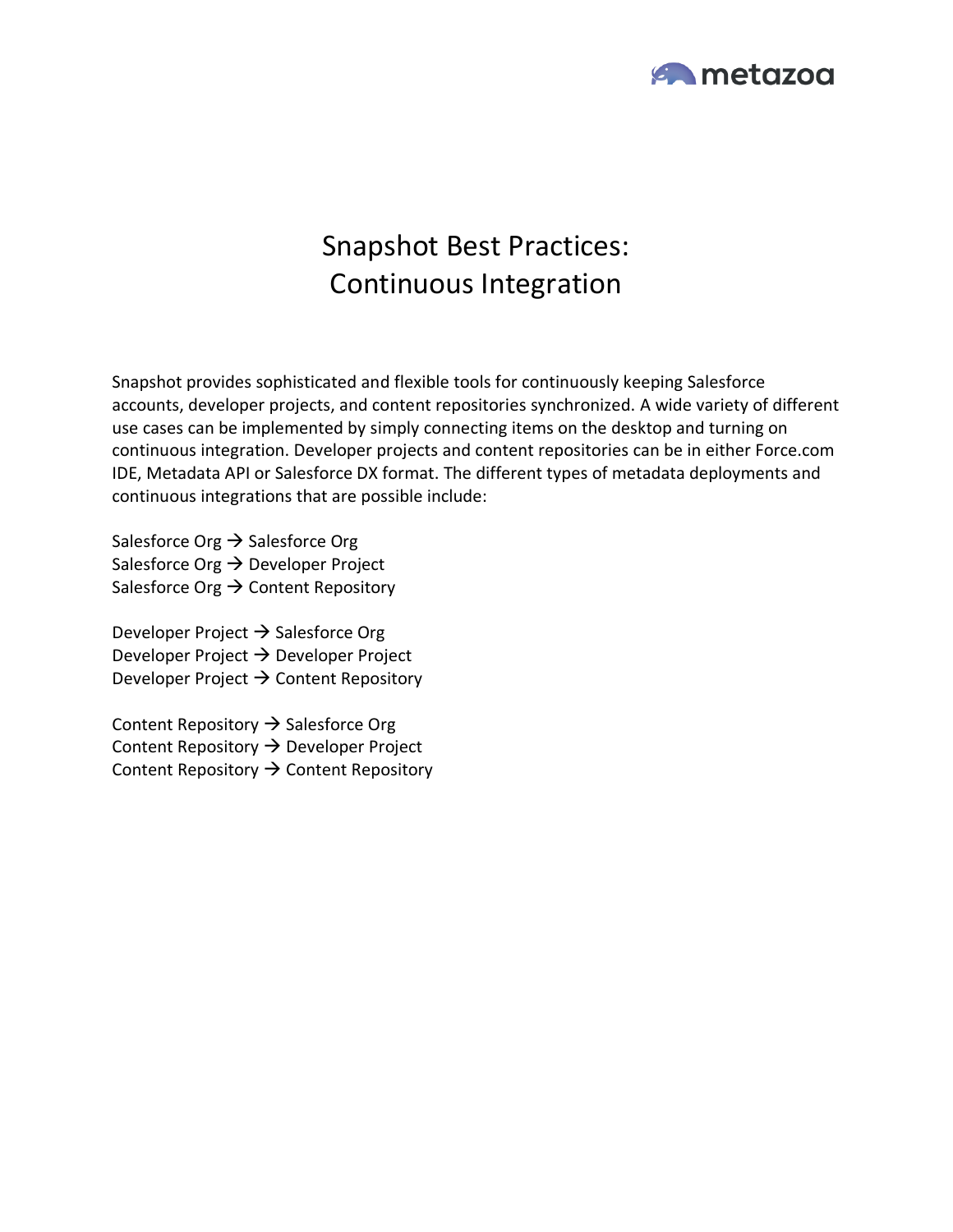



This white paper discusses the different types of developer projects that are available and how developer projects can be configured for continuous integration. Next, we look at the two main styles of continuous integration. The first is triggered by changes in the source, and the second is triggered by deployments. Lastly, we cover ways to schedule continuous integrations, and how to set up a dedicated Snapshot server.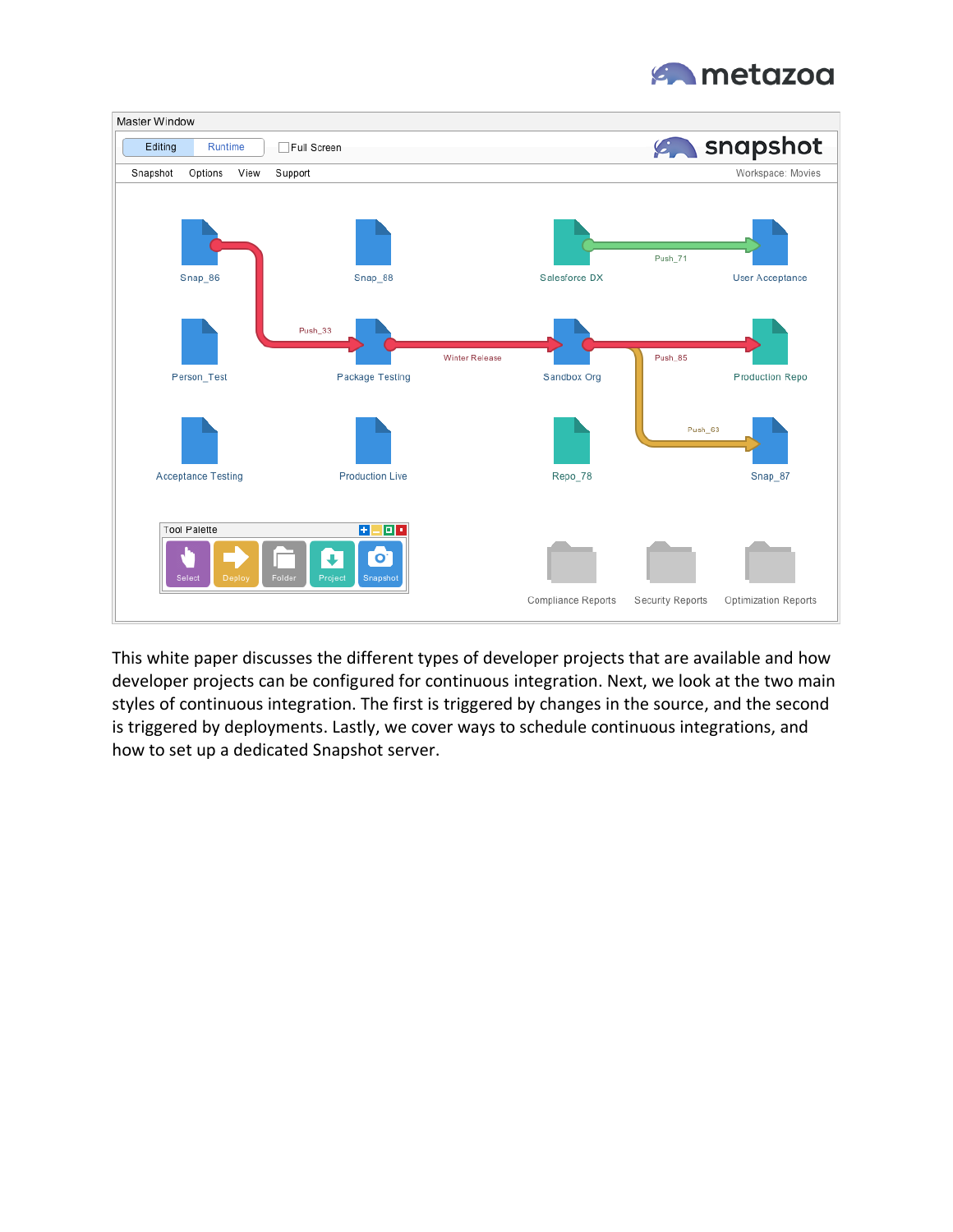

# Developer Projects

Snapshot is a desktop client technology, much like Salesforce DX or Visual Studio. Because of this, developers can work with the local file system, the command line, the Salesforce HTML interface, Scratch Orgs, and Snapshot all at the same time. Snapshot can launch all of these interfaces from the desktop, just right-click any item and select the desired application at the bottom of the options menu.

| Developer Project                                                                          |                | $+$ 0 $\cdot$                                    |
|--------------------------------------------------------------------------------------------|----------------|--------------------------------------------------|
| Settings<br><b>Remote Repository</b>                                                       | Take Snapshot  | Schedule Snapshot                                |
| Select a local Project Folder and then click the Next button below for additional options. |                |                                                  |
|                                                                                            | Item Name:     | Salesforce DX                                    |
|                                                                                            | Parent Folder: | Metazoa Main: Users: billappleton: Documents:    |
|                                                                                            |                | Open Parent Folder<br><b>Browse For Parent</b>   |
|                                                                                            | Project Name:  | new_project                                      |
|                                                                                            |                | Open Project Folder<br><b>Browse For Project</b> |
| Select the format of your project:                                                         |                | Select the type of your project:                 |
| ◯ Metadata API File Format                                                                 |                | ◯ Local Folder                                   |
| ◯ Eclipse IDE File Format                                                                  |                | Remote Repository                                |
| Salesforce DX File Format                                                                  |                | Single Unpackaged Folder<br>- 1                  |
|                                                                                            |                |                                                  |
|                                                                                            |                |                                                  |
|                                                                                            | Cancel         | Next                                             |
|                                                                                            |                |                                                  |

Each developer project is associated with a local folder in Force.com IDE, Metadata API or Salesforce DX format. Each project can optionally be associated with a content repository like GitHub, GitLab, BitBucket, or Azure DevOps. Select a parent folder and project name in the top part of the Developer Project dialog. Configure one of the six types of developer projects from the radio buttons below. The six types of projects are:

- Local Folder in Metadata API Format
- Local Folder in Force.com IDE Format
- Local Folder in Salesforce DX Format
- Remote Repository in Metadata API Format
- Remote Repository in Force.com IDE Format
- Remote Repository in Salesforce DX Format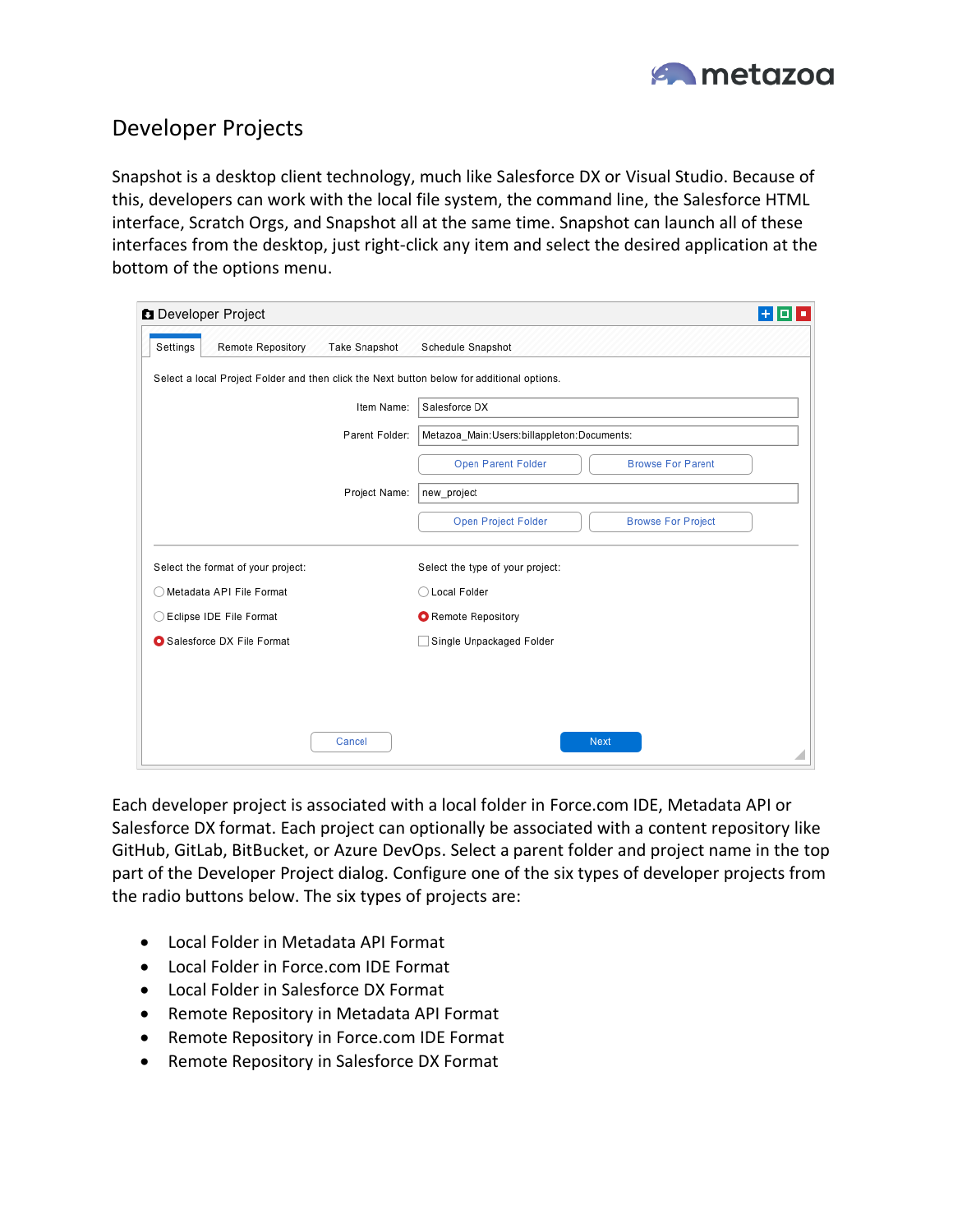

# Local Folder in Metadata API Format

A developer can populate any local folder with metadata files. Normally the first level of folders will be packages, including a folder for unpackaged assets. Inside each package folder will be the familiar Metadata API folders such as Classes, Objects, etc. Inside those folders will be documents with Metadata API file extensions. This is the raw format returned by the Metadata API Retrieve call. The format for the Force.com IDE is similar, except that packaged are stored in the "referenced packages" folder and unpackaged assets are stored in the "src" folder.

| Developer Project For Salesforce Dx (Folder: new project)<br>Local Project<br>Settings<br>Take Snapshot<br>Schedule Snapshot                                                                                                                                                                                                                           |                                                                                                                                                                                                                                                                                                                                                                                                                                                                                               |
|--------------------------------------------------------------------------------------------------------------------------------------------------------------------------------------------------------------------------------------------------------------------------------------------------------------------------------------------------------|-----------------------------------------------------------------------------------------------------------------------------------------------------------------------------------------------------------------------------------------------------------------------------------------------------------------------------------------------------------------------------------------------------------------------------------------------------------------------------------------------|
| Download assets from a Salesforce Org:<br>Select A Salesforce Org<br>Open Local Project Folder<br>Select Package by Name<br>◯ Select Assets with Job List File<br>Select Assets with Package.xml File<br>◯ Select Assets with Snapshot Limits File<br><b>Download Assets</b><br>Remember to take a snapshot after your local project has some<br>data. | Current project: new_project<br>Quick Find Assets<br>GamePlan<br>package.xml<br>$\Box$ applications<br>standard Sales.app<br>米<br>$\Rightarrow$ layouts<br>Initiatives Object c-Initiative Object Layout.layou<br>Requirements Object c-Influence Object Layout.<br>$\Rightarrow$ objects<br>Account.object<br>崇<br>Adam Bar c.object<br>∗<br>approve me c.object<br>∗<br>₩<br>Initiatives Object c.object<br>▶ Opportunity.object<br>∗<br>∗<br>Refund.object<br>Requirements Object c.object |
| OK                                                                                                                                                                                                                                                                                                                                                     | <b>Next</b>                                                                                                                                                                                                                                                                                                                                                                                                                                                                                   |

The first tab for a local project has an interface to help populate the folder. There are options to download assets by package name or to select them with a Job List file, a Package.xml file, or a Snapshot Limits file. Choose one of the options and click the download assets button to populate the local folder. Here are some additional notes on all of the different ways to populate a local project with metadata files: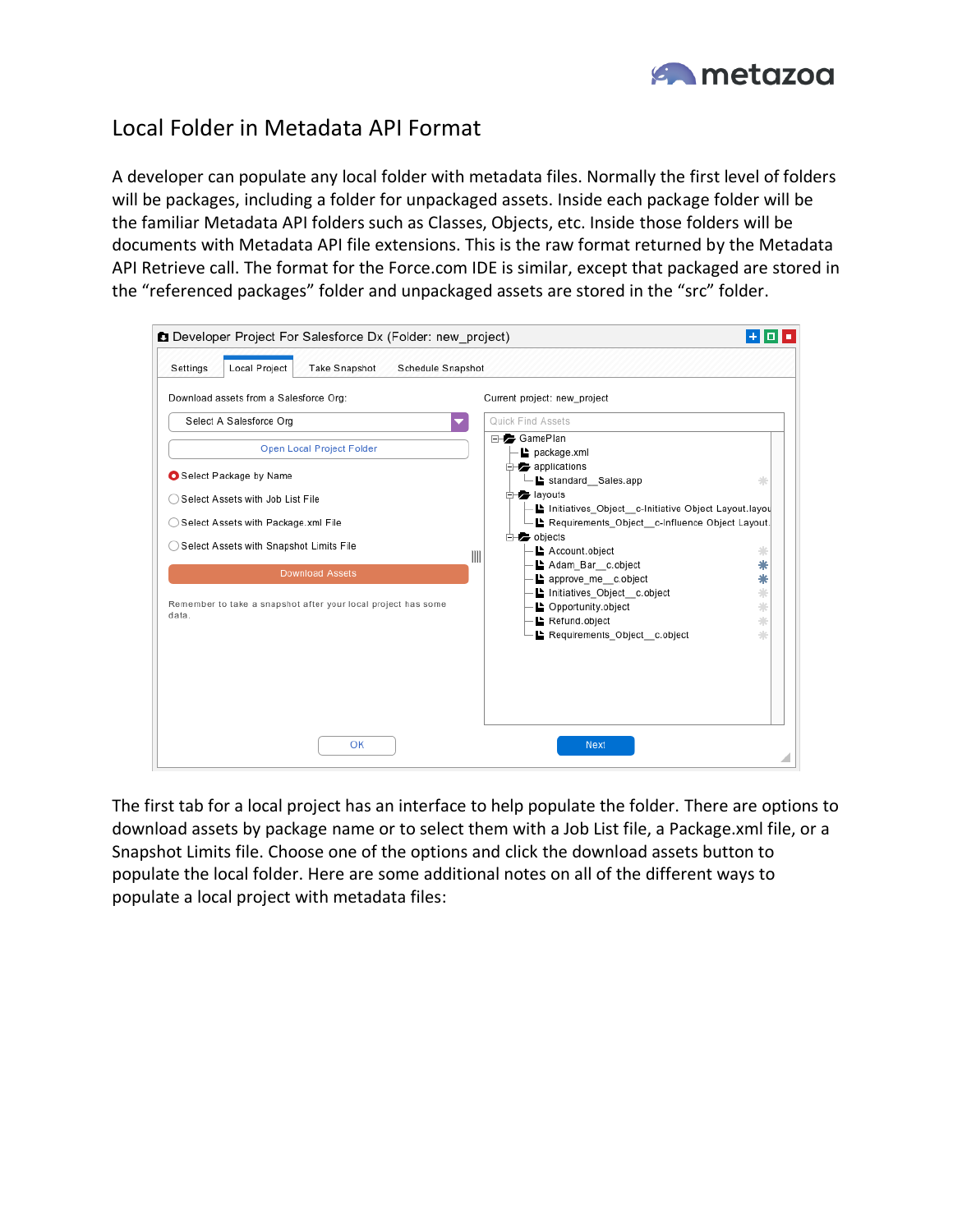

- **Packages**: The download assets button brings up a list of packages with "unpackaged" at the top of the list. Select a package to replace the current folder contents.
- **Job List**: The download assets button prompts for the selection of a Job List file. These text files show the various assets selected in the create or delete job list, and they can be exported from the Deploy Metadata interface.
- **Package.xml**: The download assets button prompts for the selection of a Package.xml file. These XML files are part of any Metadata API Retrieve call.
- **Snapshot Limits**: The download assets button prompts for the selection of a Snapshot Limits file. These files are created by the Take Snapshot dialog.

Local projects in the Force.com IDE or Metadata API format usually have all their files and folders in a predefined format. However, you can also throw random asset files and folders with any name into the project folder. When you take a snapshot of the developer project, Snapshot will figure out what assets are there and use them if possible.

This feature is useful for ad-hoc projects or importing existing metadata stored in an unknown format. However, if you deploy assets to a free-form project folder, then the files will be stored in the regular Force.com IDE or Metadata API format. For this reason, free-form project folders are more useful as a source of metadata rather than a destination.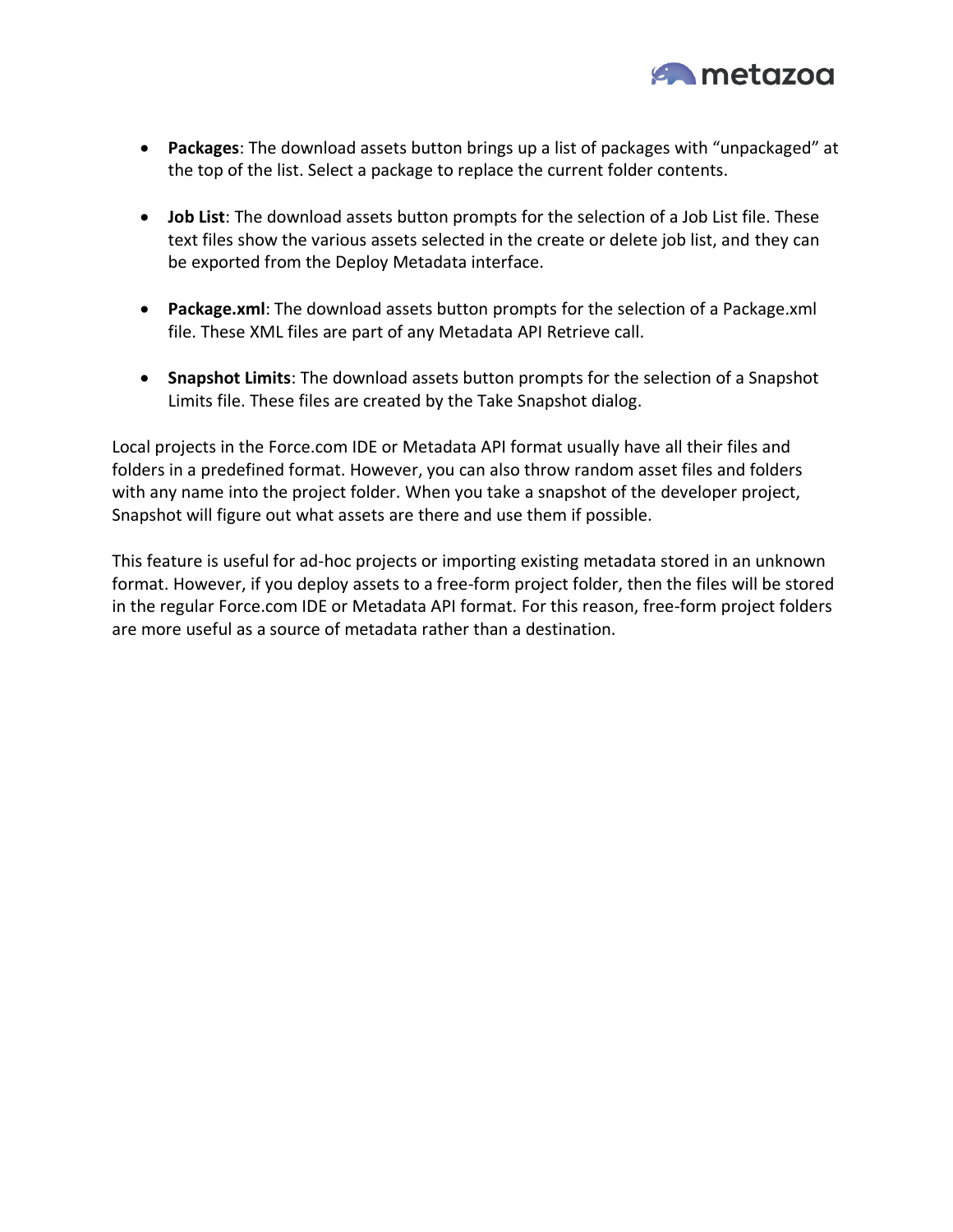

# Local Folder in Salesforce DX Format

Salesforce DX is a command line technology, and Snapshot can leverage all the capabilities available in Salesforce DX through direct integration. This enables local folders in Salesforce DX format to have some additional capabilities beyond a regular developer project. The first screen also provides tools to populate the Salesforce DX project with metadata. If you right click on the files displayed at right, you can create source code for a variety of objects. You can also open the local folder or launch the command prompt. Developers can use the command line to edit with Salesforce DX or other desktop tools. Here are the source code assets that you can create from the Snapshot interface:

- Apex Class
- Apex Trigger
- Lightning App
- Lightning Event
- Lightning Interface
- Lightning Component
- Visualforce Page
- Visualforce Component

| Developer Project For Salesforce Dx (Folder: new_project)                      | 1901 -                                                                                                                                                                                                                                   |
|--------------------------------------------------------------------------------|------------------------------------------------------------------------------------------------------------------------------------------------------------------------------------------------------------------------------------------|
| SFDX Project<br>Push Pull Source<br>Settings<br><b>Take Snapshot</b>           | Schedule Snapshot                                                                                                                                                                                                                        |
| Download assets from a SFDX Org:                                               | Current project: new project                                                                                                                                                                                                             |
| Select A SFDX Org                                                              | Quick Find Assets                                                                                                                                                                                                                        |
| Open Local Project Folder                                                      | sfdx-project.json<br><b>E</b> GamePlan                                                                                                                                                                                                   |
| Open SFDX Command Line                                                         | <b>E</b> main<br>$\Box$ default                                                                                                                                                                                                          |
| Select Package by Name                                                         | $\Box$ applications<br>standard Sales.app-meta.xml                                                                                                                                                                                       |
| ◯ Select Assets with Job List File                                             | $\Box$ layouts                                                                                                                                                                                                                           |
| ◯ Select Assets with Package.xml File                                          | Initiatives Object c-Initiative Object Layou<br>Requirements Object c-Influence Object L<br>$\mathbb{I}$                                                                                                                                 |
| ◯ Select Assets with Snapshot Limits File                                      | $\Box$ objects<br><b>E</b> Account                                                                                                                                                                                                       |
| <b>Download Assets</b>                                                         | e- webLinks<br>Hierarchy Map.webLink-meta.xml                                                                                                                                                                                            |
| Remember to take a snapshot after your Salesforce DX project has<br>some data. | Initiatives Map.webLink-meta.xml<br>Relationship Map.webLink-meta.xml<br><b>⊟—2 Adam Bar</b> c<br>Adam_Bar_c.object-meta.xml<br>compactLayouts<br>Lanother.compactLayout-meta.xml<br>$\Box$ fields<br>Adam_Bar_Picklist_c.field-meta.xml |
| OK                                                                             | Next                                                                                                                                                                                                                                     |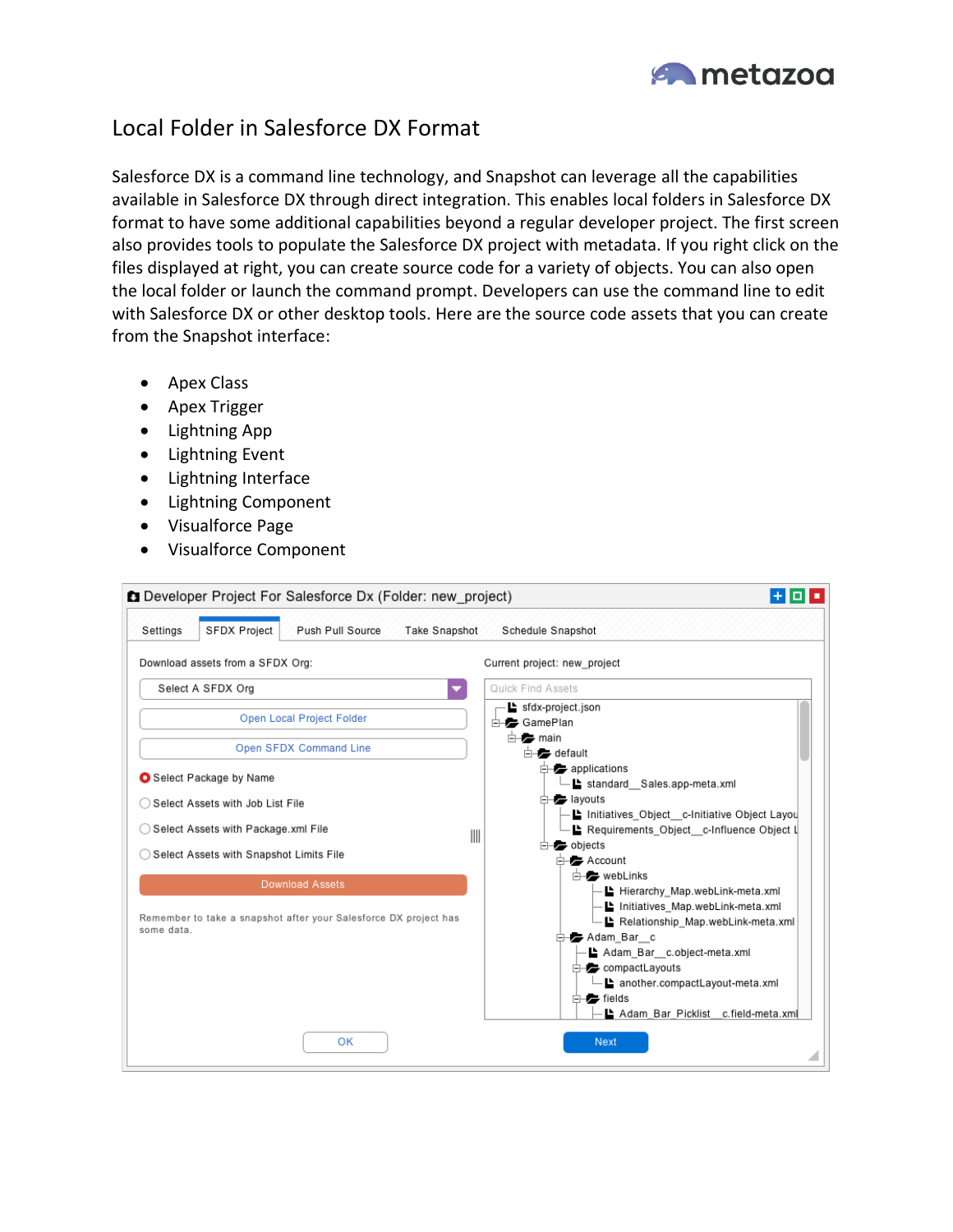

The next tab allows you to push and pull source code from Scratch Orgs. Select an existing Scratch Org or create a new one from the menu at top. The list at right will update with information about local assets in the project folder that could be pushed to the Scratch Org, and remote assets in the Scratch Org that could be pulled down.

| SFDX Project<br>Settings                 | Developer Project For Salesforce Dx (Folder: new_project)<br>Push Pull Source | Take Snapshot         | Schedule Snapshot                                                    | 190 E |
|------------------------------------------|-------------------------------------------------------------------------------|-----------------------|----------------------------------------------------------------------|-------|
| Push and pull source from a Scratch Org: |                                                                               |                       | Current project: new_project                                         |       |
| testscratch@metazoa.com                  |                                                                               |                       | Quick Find Assets                                                    |       |
|                                          | Open Local Project Folder                                                     |                       | ⊟-+ Local Add<br><b>E</b> CompactLayout                              |       |
|                                          | <b>Launch Remote Browser</b>                                                  |                       | <b>E</b> CustomApplication<br><b>E</b> CustomField                   |       |
|                                          | Ignore Metadata Types                                                         |                       | <b>E</b> CustomObject<br>Adam Bar c.object-meta.xml                  |       |
|                                          | <b>Refresh Status List</b>                                                    |                       | approve me c.object-meta.xml<br>Initiatives Object c.object-meta.xml |       |
| Force Overwrites                         | Ignore Warnings                                                               | $\parallel \parallel$ | Refund.object-meta.xml<br>Requirements Object c.object-meta.xml      |       |
|                                          | Source Push                                                                   |                       | <b>E</b> Layout<br><b>E</b> ListView                                 |       |
|                                          | Source Pull                                                                   |                       | <b>FI- WebLink</b>                                                   |       |
| some data.                               | Remember to take a snapshot after your Salesforce DX project has              |                       |                                                                      |       |
|                                          | OK                                                                            |                       | Next                                                                 |       |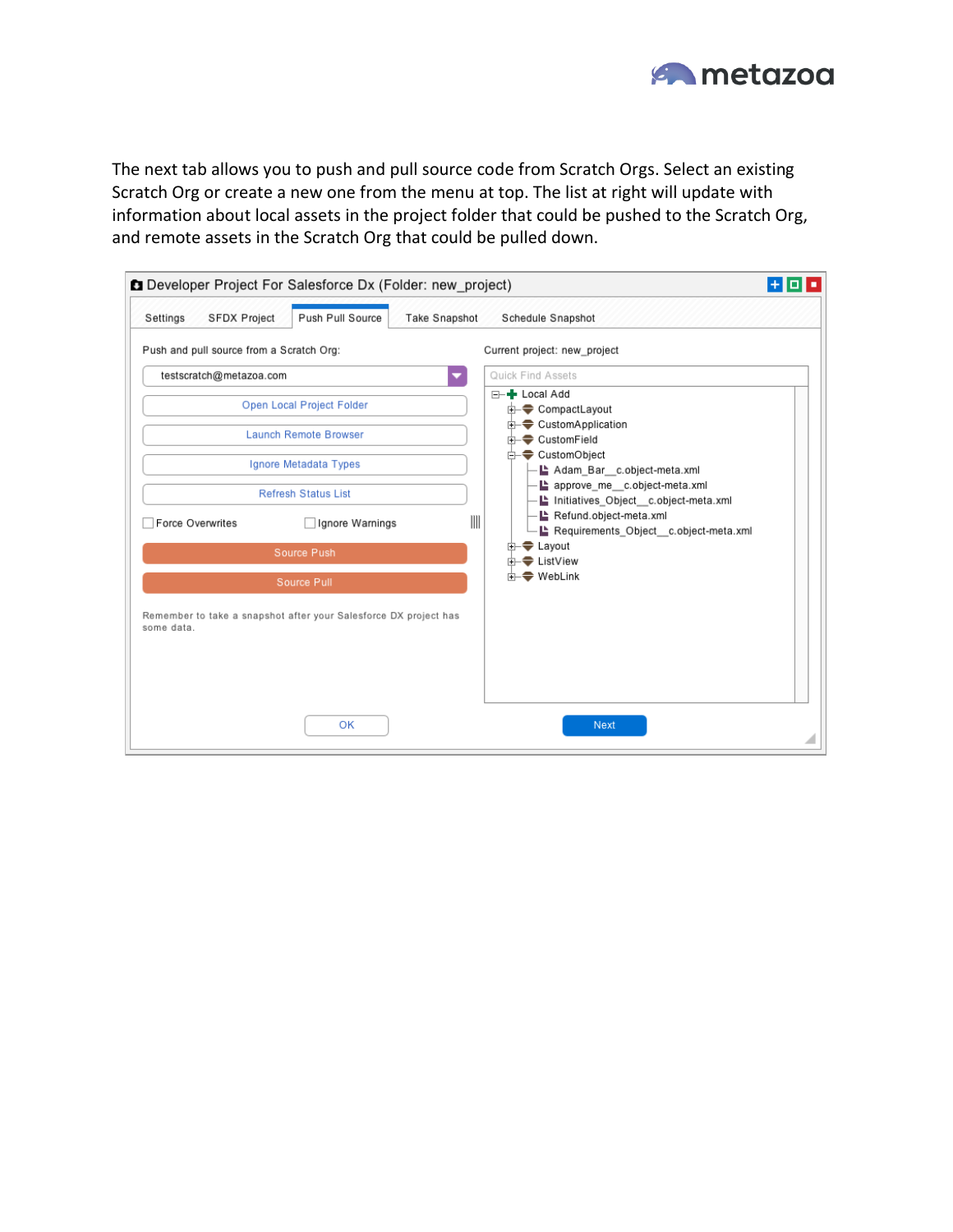

Here is additional information on all the options:

- **Select Scratch Org**: Manage all of your Salesforce DX Dev Hubs, Connected Orgs, and Scratch Orgs. New Scratch Orgs can be created with this menu interface.
- **Open Local Project**: Launch the local project and edit with the file system or other tools. These changes can be pushed to the Scratch Org with the **Source Push** option, below.
- **Open Remote Browser**: Launch the currently selected Scratch Org in a browser. Make changes in the remote org for the **Source Pull** option, below.
- **Ignore Metadata Types**: Select metadata types that will be ignored during a Source Push. This can help developers focus on certain types like Custom Objects or Apex Classes and ignore other types that might not be easy to deploy, like Profiles.
- **Refresh Status List**: When local or remote changes have occurred, refresh the status list at right. This will display the local and remote differences between the project and Scratch Org. Sometimes conflicts occur, in which case the **Force Overwrites** option can be used to resolve them on the local project or remote Scratch Org.
- **Source Push**: Deploy any local adds to the currently selected Scratch Org. The status list will update after the metadata deployment.
- **Source Pull**: Retrieve any remote adds from the currently selected Scratch Org. The status list will update after the metadata is retrieved and the local project is updated.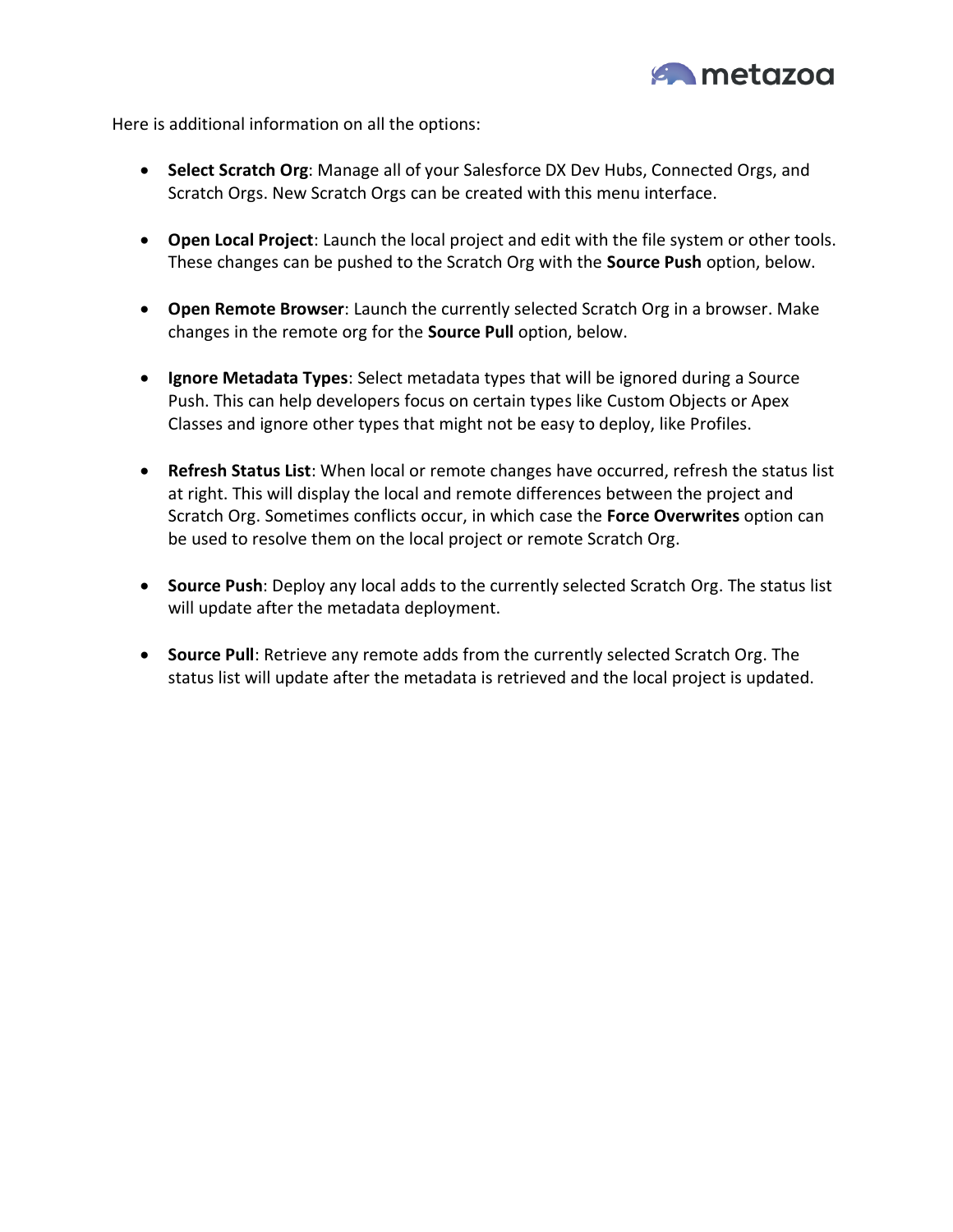

# Connecting Content Repositories

Your local Salesforce DX or Metadata API project can be optionally connected to a content repository like GitHub, GitLab, BitBucket, or Azure DevOps. In this case, the editing tools for the local project are no longer displayed, because the source of the metadata files is now the remote repository. The project folder is still used to store a local copy of the files. Developers can switch the interface back and forth to work on the local project or the content repository as needed. When the project is connected to a content repository the files in the developer project will be replaced when a snapshot is taken.

The connection to a content repository can either be SSH (Secure Shell) or HTTPS (Hypertext Transfer Protocol Secure). Select either option and fill out the other fields below. To test the connection, click the Clone Repository button. If the command works, the repository will be cloned to the local folder. If there is an error, Snapshot will display the command line and the error that was returned. You can try this on a local terminal and figure out why the command failed.

| Developer Project For Salesforce Dx (Folder: new_project) | $+0.1$             |
|-----------------------------------------------------------|--------------------|
| Remote Repository<br>Take Snapshot<br>Settings            | Schedule Snapshot  |
| Define the connection to your repository:                 | Clone With SSH     |
| Open Local Project Folder                                 | C Clone With HTTPS |
| Open Macintosh Terminal                                   | User Name          |
| <b>Launch Repository Browser</b>                          | bill-appleton      |
| Test the connection to your repository:                   | Server Prefix      |
| <b>Clone Repository</b>                                   | git                |
| For example:                                              | Location:          |
| serverprefix@location:repository                          | github.com         |
|                                                           | Repository:        |
|                                                           | newby              |
|                                                           | Branch:            |
|                                                           | master             |
|                                                           |                    |
| OK                                                        | Next               |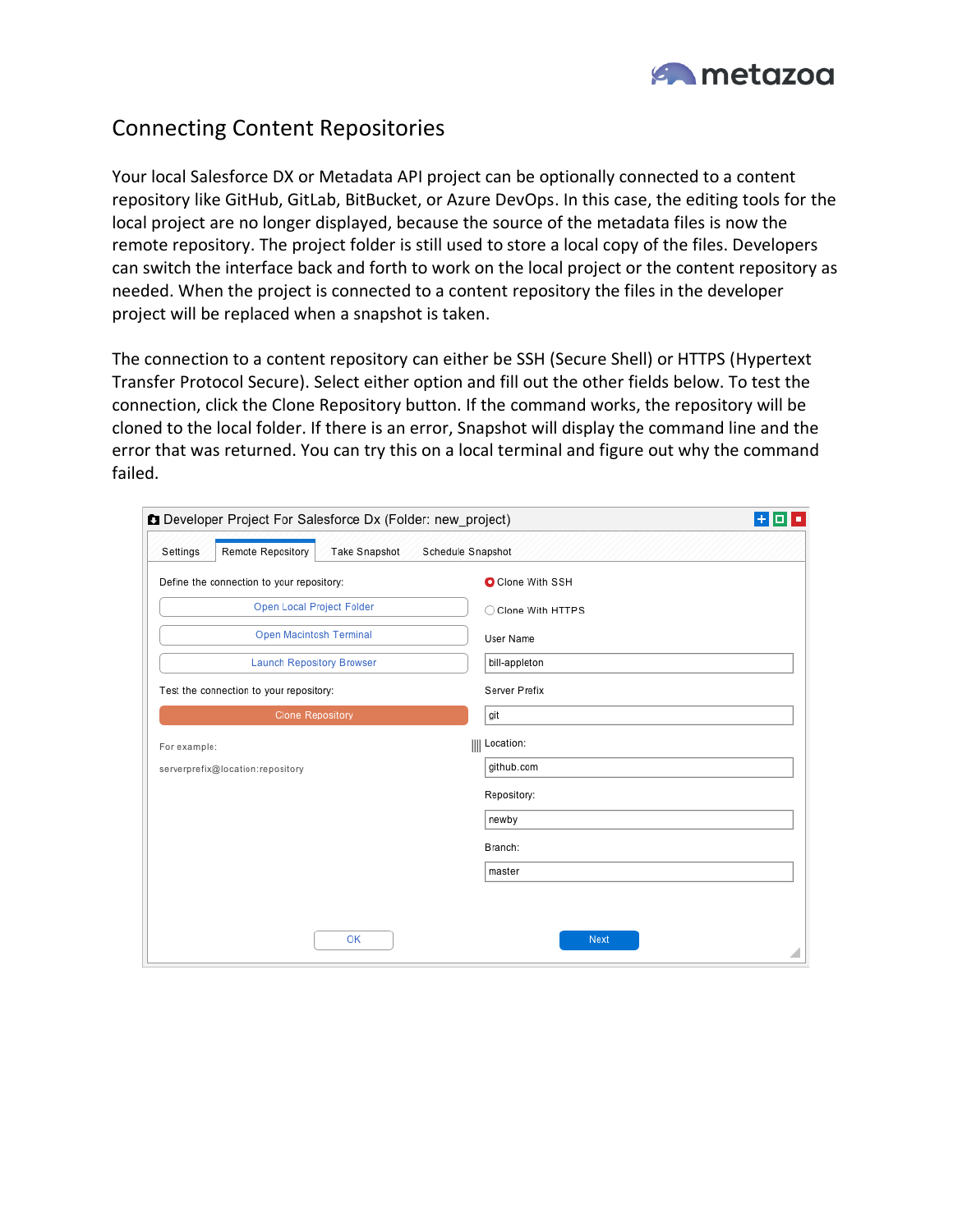

# Taking A Snapshot

Just because the local folder has been populated with metadata assets does not mean that there is a snapshot available for the project. The take snapshot tab provides the interface to create snapshots for the project. This option will convert Salesforce DX projects and harvest metadata files so that a snapshot can be created with the assets. This enables all the other capabilities in Snapshot to work with your developer project just like a Salesforce org.

After a snapshot you can connect your project to any other project or Salesforce org and compare assets, deploy metadata, manage the time series, and set up continuous integration. If you right click the project, you will see that all of the metadata reports that are available. Note that none of the data usability or security reports are listed, because a developer project does not have actual data like a real Salesforce org.



If your developer project is connected to a content repository then be aware that taking a snapshot will clone and/or pull the remote metadata asset files down to the local project folder. The files in your developer project will be updated by the remote repository every time a snapshot is taken.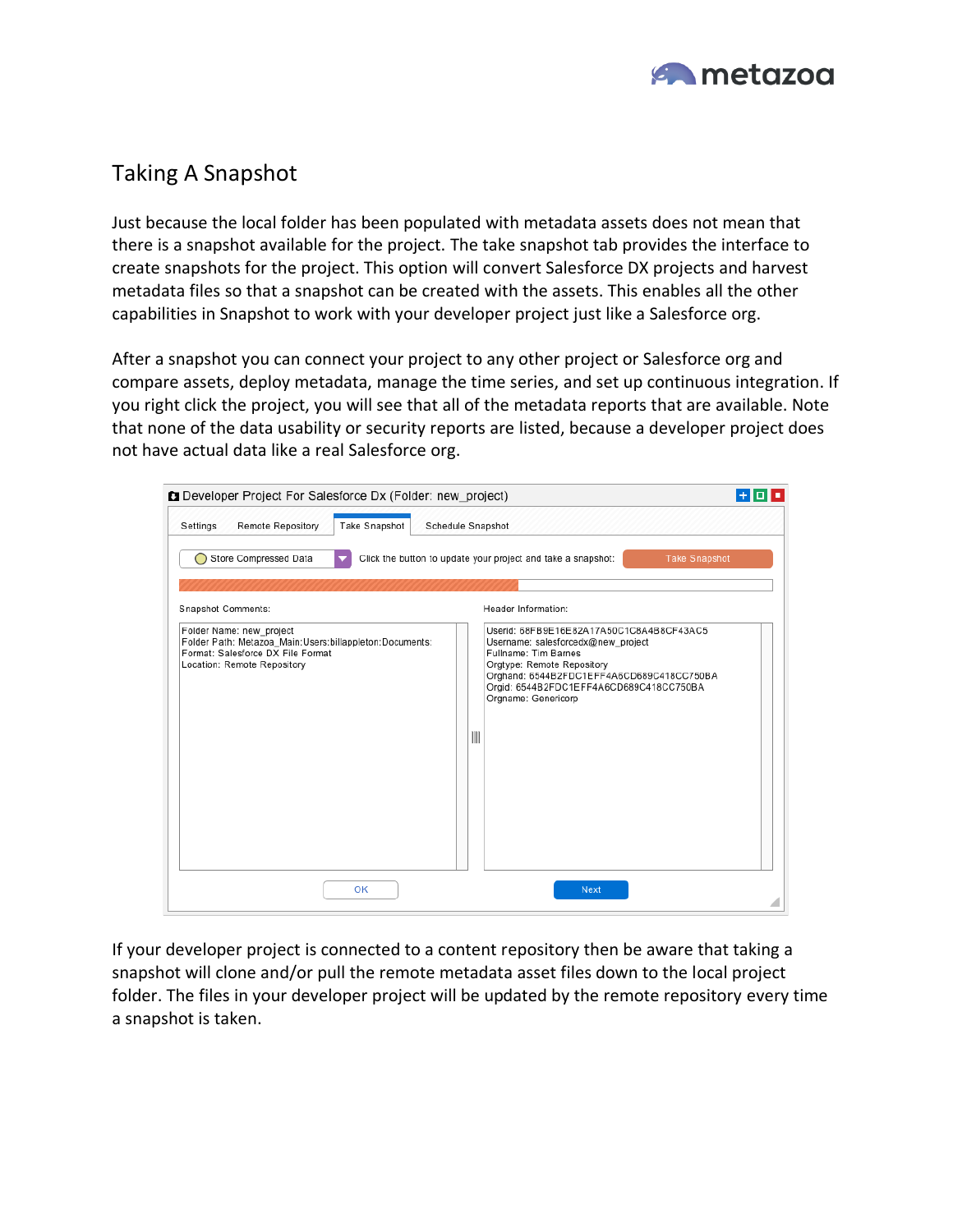

# Metadata Deployments

The deploy metadata interface works with developer projects as either the source or the destination of the selected arrow. If a developer project is the source, then all the metadata assets in the current snapshot of the developer project are available for deployment. If the source project is a content repository, then a snapshot will update the project, and the latest metadata assets from the repository can be deployed. This works for developer projects in either Force.com IDE, Metadata API, or Salesforce DX format.



If a developer project is the destination of the deployment, then the files in the local project folder will be created, updated, and deleted just like an actual Salesforce org. If the project is connected to a content repository, then the remote files will be changed. This works for developer projects in either Salesforce DX or Metadata API format. The options to roll back a deployment or perform a quick deployment are disabled when the destination is a developer project.

The deploy metadata interface can be extremely helpful in straightening out developer projects or Salesforce orgs that have fallen out of synchronization. You can use the powerful metadata deployment interface to take snapshot of either the source or destination, compare the differences, and make whatever changes are needed.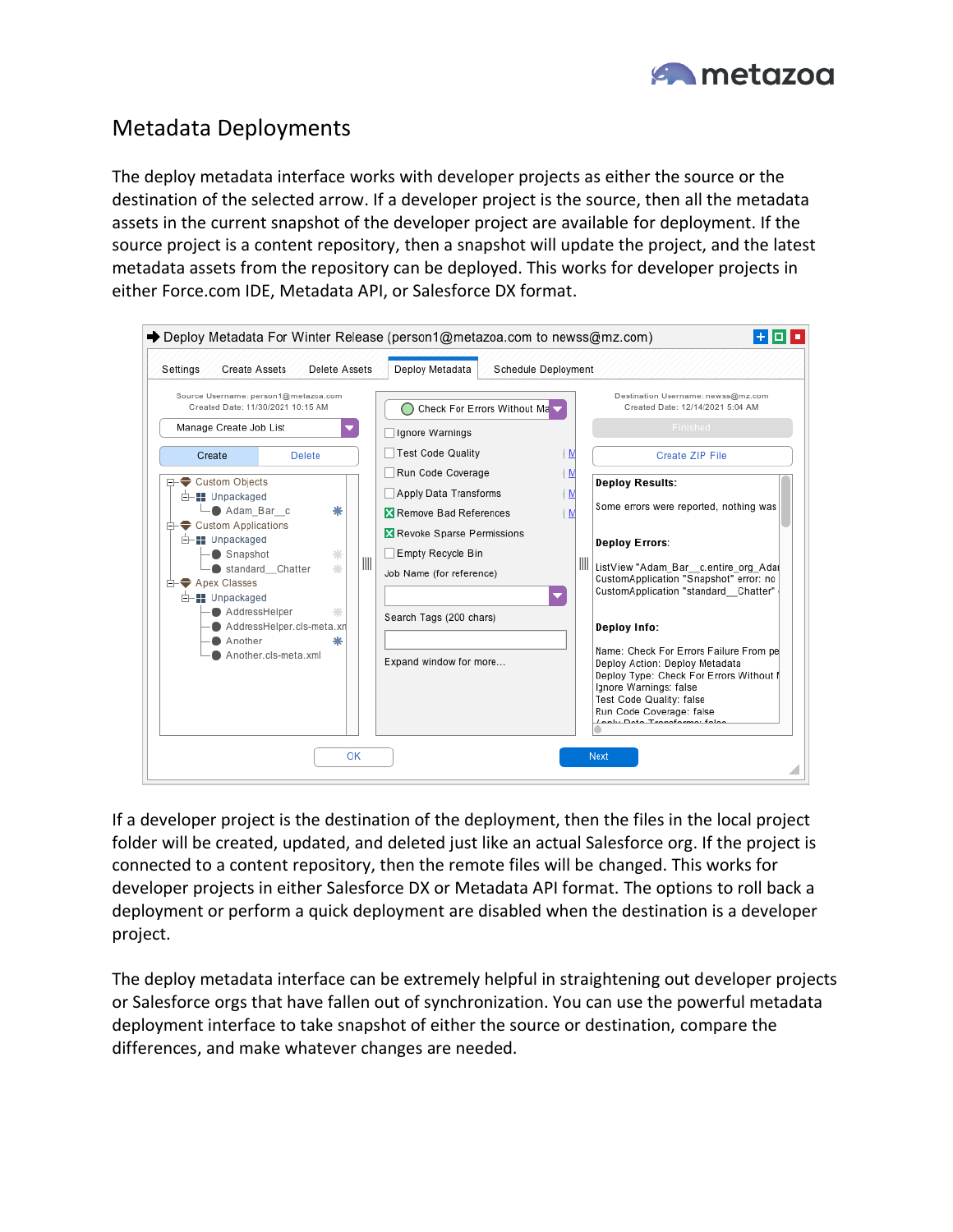

# Continuous Integration Overview

If you right-click any deployment arrow you will see the option to set up continuous integration. This brings up the continuous integration interface pictured below. There are two main styles of continuous integration to choose from. The first is triggered when the source Salesforce org or developer project changes. In this case selected metadata types are moved from the source to the destination. The second watches for changes in deployment history. When a new deployment makes changes to the source Salesforce org or developer project, then the same deployment is replayed on the destination. The two different styles of continuous integration are discussed below.

| ◆ Continuous Integration (person1@metazoa.com to newss@mz.com)<br>Deployment Filter<br>Settings<br>Continuous Integration                                                                                                                                                                                                                                                                                                                                                                                | <u> Flate</u><br>Schedule Integration                                                              |
|----------------------------------------------------------------------------------------------------------------------------------------------------------------------------------------------------------------------------------------------------------------------------------------------------------------------------------------------------------------------------------------------------------------------------------------------------------------------------------------------------------|----------------------------------------------------------------------------------------------------|
| Integration From Salesforce Org to Salesforce Org<br>Select Source Deployment:                                                                                                                                                                                                                                                                                                                                                                                                                           | Watch the source and trigger a deployment when:                                                    |
| <b>Future Deployments</b>                                                                                                                                                                                                                                                                                                                                                                                                                                                                                | ◯ The Setup Audit Trail Changes                                                                    |
| Deployment From: testover@metazoa.com on 7/1/2021 11:28<br>Deployment From: testover@metazoa.com on 7/1/2021 11:05                                                                                                                                                                                                                                                                                                                                                                                       | <b>O</b> The Deployment History Changes                                                            |
| Deployment From: testover@metazoa.com on 7/1/2021 11:03<br>Deployment From: dev user@metazoa.com on 4/3/2021 7:22<br>▶ Deployment From: person1@metazoa.com on 4/2/2021 9:02<br>Deployment From: dev_user@metazoa.com on 4/2/2021 8:26<br>Deployment From: dev user@metazoa.com on 4/2/2021 8:07<br>Deploy Results<br>Deploy Info<br>Changed Assets<br>Create Job List<br><b>Custom Objects: Fields</b><br>Unpackaged<br>Opportunity<br>Primary Contact c<br>Start Date c<br>PO Number c<br>Terms_Code_c | If there is an error during deployment:<br><b>O</b> Halt Runtime<br>◯ Keep Trying<br>◯ Pause Arrow |
| Custom Objects<br>OK                                                                                                                                                                                                                                                                                                                                                                                                                                                                                     | <b>Next</b>                                                                                        |
|                                                                                                                                                                                                                                                                                                                                                                                                                                                                                                          |                                                                                                    |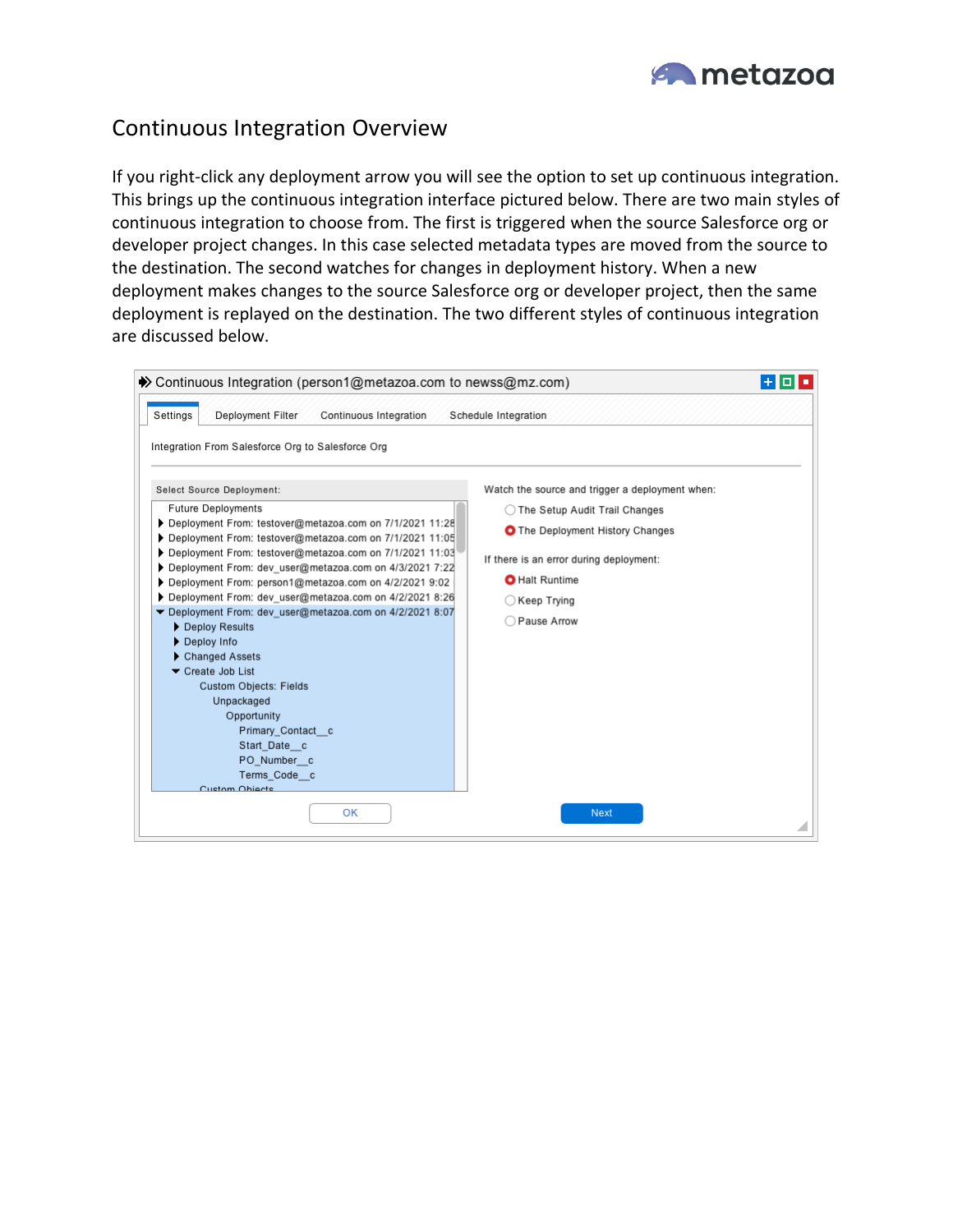

# Monitoring Source Changes

The continuous integration interface can be activated manually or scheduled to monitor changes to the source Salesforce org or developer project. Here are the different ways that a Salesforce org or developer project can trigger the continuous integration engine:

- **Local Project**: When the local files have changed.
- **Content Repository**: When the files in the content repository have changed.
- **Salesforce Org**: When changes to Setup Audit Trail are detected.

When the source Salesforce org or developer project has changed, then the continuous integration engine looks for differences between the source and destination. Only certain metadata types are scanned for differences. These types are selected on the metadata filter tab, pictured below. When differences are detected, the destination org is updated to be the same as the source. Other metadata types not in the filter are ignored.

| Metadata Filter<br>Settings                                                                                                                                                                                                                                                                                                                                                                                                                                                       | Continuous Integration                                                          | Schedule Integration                                      |                                                                                                                                                                                                                                                                                  |  |
|-----------------------------------------------------------------------------------------------------------------------------------------------------------------------------------------------------------------------------------------------------------------------------------------------------------------------------------------------------------------------------------------------------------------------------------------------------------------------------------|---------------------------------------------------------------------------------|-----------------------------------------------------------|----------------------------------------------------------------------------------------------------------------------------------------------------------------------------------------------------------------------------------------------------------------------------------|--|
| Select the metadata types that are approved for integration.<br>Allow Asset Creation<br>Allow Asset Updates<br>Allow Asset Deletion<br>Available Metadata Types:                                                                                                                                                                                                                                                                                                                  | <b>X</b> Ignore All Packages<br>Ignore Managed Assets<br>Ignore Standard Assets |                                                           | Selected Metadata Types:                                                                                                                                                                                                                                                         |  |
| Quick Find Available Metadata Types<br>Account Relationship Share Rules<br>Action Link Group Templates<br><b>Action Plan Templates</b><br>AI Application Configs<br>AI Applications<br>Analytic Snapshots<br><b>Animation Rules</b><br>Appointment Scheduling Policies<br>Approval Processes<br><b>Assignment Rules</b><br>Audience<br>Auth Providers<br>Auto Response Rules<br><b>Batch Calc Job Definitions</b><br>Batch Process Job Definitions<br><b>Blacklisted Consumer</b> |                                                                                 | $\overline{\phantom{a}}$<br>m.<br>$\  \ \  \ \  \ $<br>C. | Quick Find Selected Metadata Types<br>Apex Classes<br>Apex Components<br><b>Apex Email Notifications</b><br>Apex Pages<br><b>Apex Test Suites</b><br>Apex Triggers<br>App Menus<br><b>Custom Applications</b><br><b>Custom Objects</b><br>Custom Tabs<br>Page Layouts<br>Reports |  |

The deployment might include creating, updating, and/or deleting assets on the destination. The destination might be a Salesforce org, local project, or content repository. This works with both Salesforce DX and Metadata API formats. This method of continuous integration is very useful for developer projects focused on specific asset types, like Apex Classes, or Custom Objects. Any changes on the source will automatically be moved to the destination.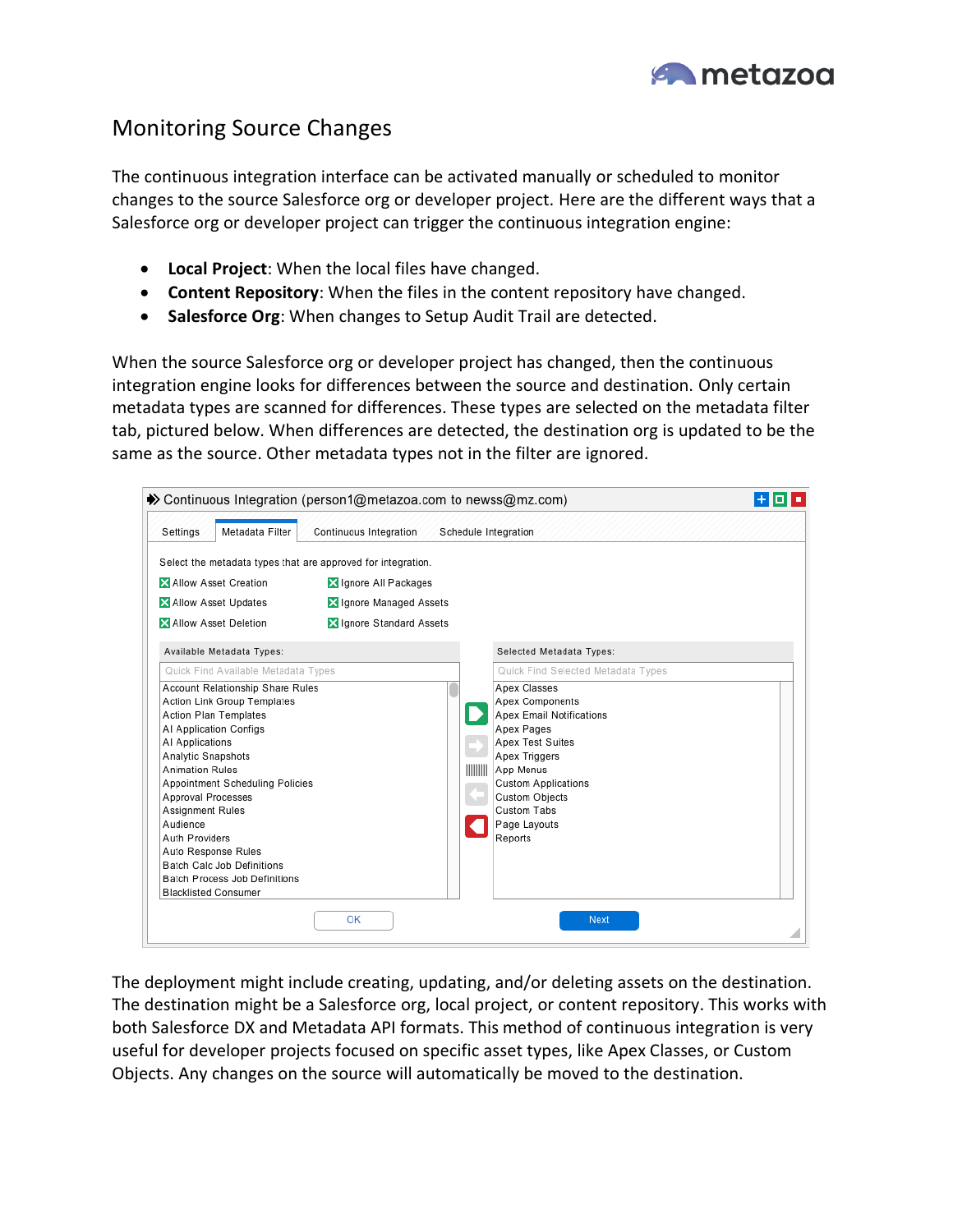

# Monitoring Deployment History

Every metadata deployment in Snapshot creates a deployment history report. These reports are stored in two custom objects in the license org where the Snapshot package is installed. You can create reports with these objects in the Salesforce HTML interface, and this information is also used by Snapshot for governance and reporting. Here are the two custom objects involved:

- The **metazoa3\_\_snapshot\_push\_\_c** parent object stores information about each deployment, including the job lists, snapshot limits, deployment options, and whether the deployment actually made changes to the Salesforce org or developer project.
- The **metazoa3\_\_snapshot\_asset\_\_c** child object stores information about each item in the create or delete job list, including error messages and whether the asset was created, deleted, or updated.

The second type of continuous integration monitors the deployment history on the source Salesforce org or developer project, and then replays the same deployment on the destination. This style of continuous integration is especially useful when complex metadata types are involved. When an administrator designs and executes a successful deployment, they have specified certain references to remove, or data transforms, along with a carefully selected set of assets to create and delete. All this intelligence is captured in the deployment history object and used again for the destination deployment. This method of continuous integration is very useful for complex metadata deployments between related orgs. For example, you could automatically replay any deployment to production to keep a sandbox synchronized.

The deployment history reports cover live Salesforce orgs as well as any developer project or content repository that your company is working with. This allows new deployments to any developer project or content repository to trigger continuous integration. This information is available in the Asset History report as well, improving compliance and documenting the complete chain of custody for metadata assets between Salesforce orgs, developer projects, and content repositories.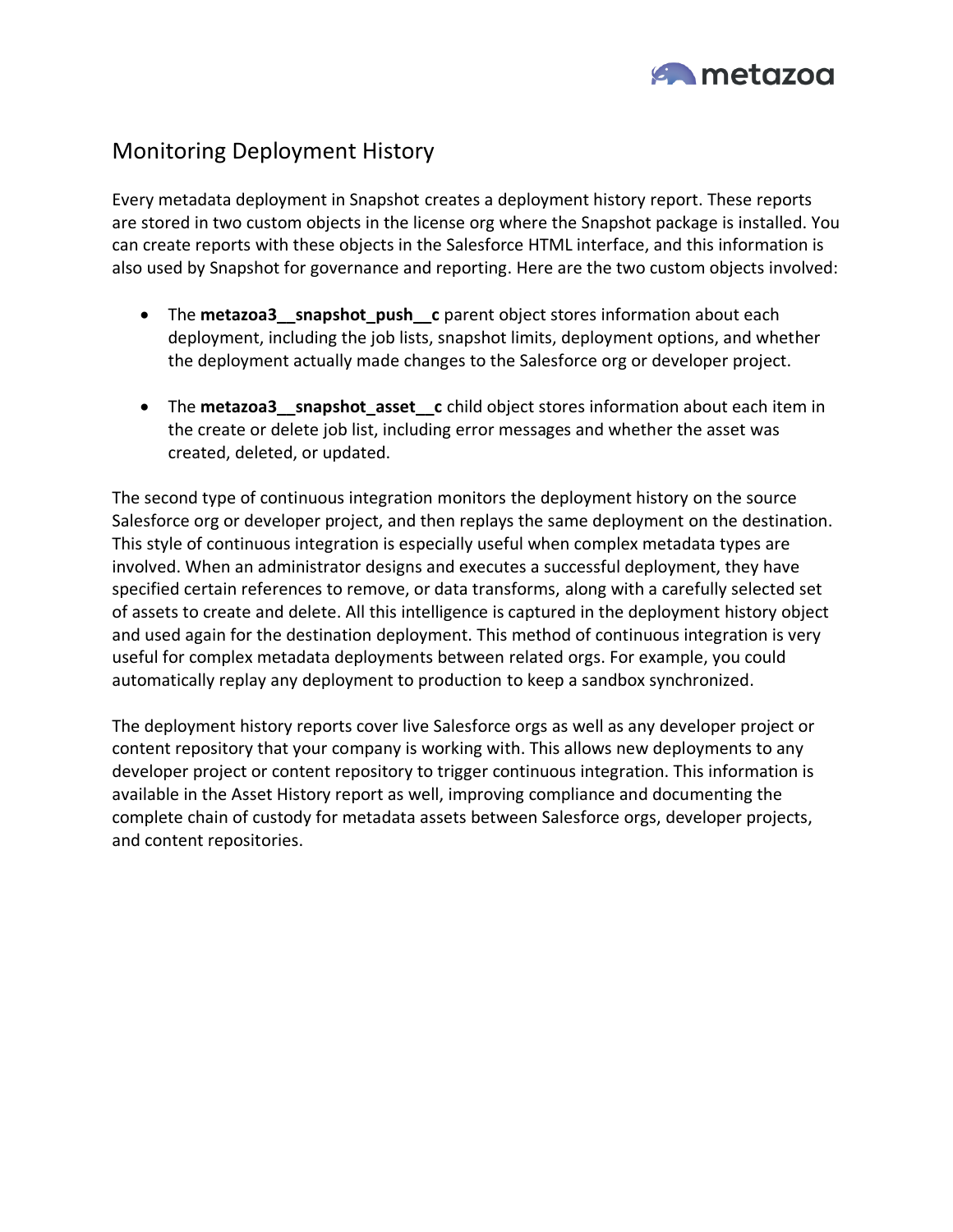

# Continuous Integration Interface

Once you have selected the style of continuous integration you want, you can manually test the integration and select other settings from the continuous integration tab. This tab is like the Deploy Metadata interface. If the destination is a Salesforce org, you have access to all the deployment options, like removing references, and running Apex tests. If the destination is a developer project, there are fewer deployment options, and the format of the deployment results report is also a little different.



When you click on the Validate Integration button you will see what will happen on the next integration, and the create and delete job lists that will be generated. This is very useful for testing out the design of the continuous integration, seeing the expected results, and then moving on to schedule a recurring event on the next tab. Don't forget to set the center menu to transactional or partial deployments. If this menu is left set to validating deployments, then your scheduled integration will continuously check for errors and never actually do anything.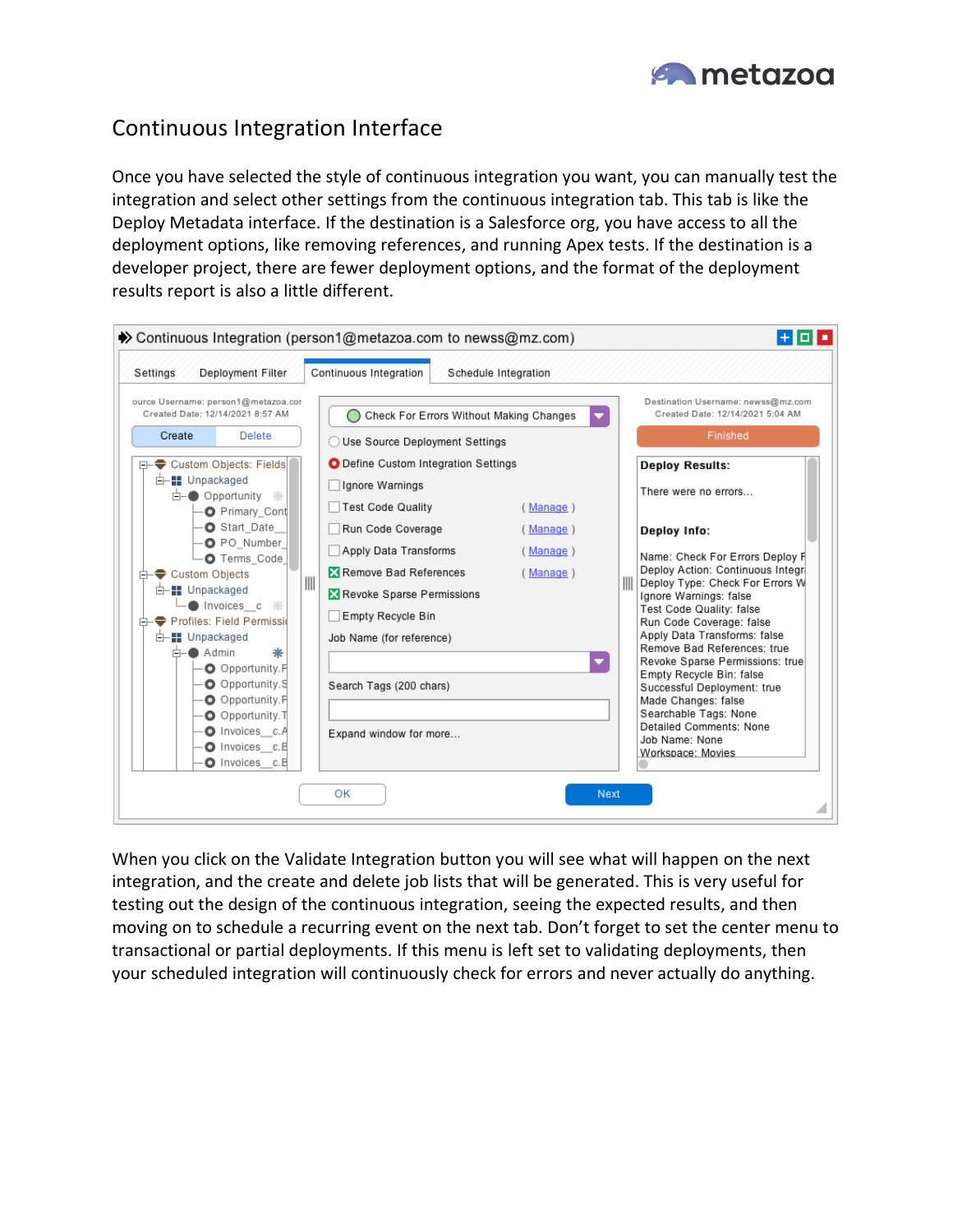

# Scheduling Continuous Integration

You can schedule a continuous integration in the normal manner as a recurring event. The results of the last integration can also be sent in an email or Salesforce Chatter depending on the outcome, including:

- No Matter What
- If Successful Deployment
- If Unsuccessful Deployment
- If Deployment Made Changes
- If Deployment Did Not Make Changes

|                           | Settings<br>Deployment Filter                                      |                          | Continuous Integration |         | Schedule Integration |                  |                             |
|---------------------------|--------------------------------------------------------------------|--------------------------|------------------------|---------|----------------------|------------------|-----------------------------|
|                           |                                                                    | Triggers                 |                        |         |                      | Actions          |                             |
| $\boldsymbol{\mathsf{x}}$ | Recurring Event                                                    | 3/25/2021                | ▼                      | 2:00 AM |                      | Every 30 Minutes | Continuous Integ            |
| $\boldsymbol{\mathsf{x}}$ | And After That                                                     |                          | Send Results In Email  |         | all_admins           |                  | No Matter What              |
|                           | One Time Event                                                     |                          |                        |         |                      |                  | Continuous Integration      |
|                           | One Time Event                                                     | $\overline{\phantom{a}}$ |                        | ▼       |                      | ▼                | Continuous Integration<br>▼ |
|                           |                                                                    |                          |                        |         |                      |                  |                             |
|                           | One Time Event<br>This is the time interval for a recurring event. |                          |                        | ▼       |                      |                  | Continuous Integration      |
|                           |                                                                    |                          |                        |         |                      |                  |                             |
|                           |                                                                    |                          |                        |         |                      |                  |                             |
|                           |                                                                    |                          |                        |         |                      |                  |                             |

One additional capability to be aware of is on the first tab of the continuous integration dialog. When there is an error, you can choose to take special actions when the continuous integration fails. These actions are:

- **Halt Runtime**: Report the error and halt. This is normal error handling.
- **Keep Trying**: Report the error and try the deployment again next time.
- **Pause Arrow**: Report the error and pause the arrow. The arrow can be restarted from the corresponding Continuous Integration dialog.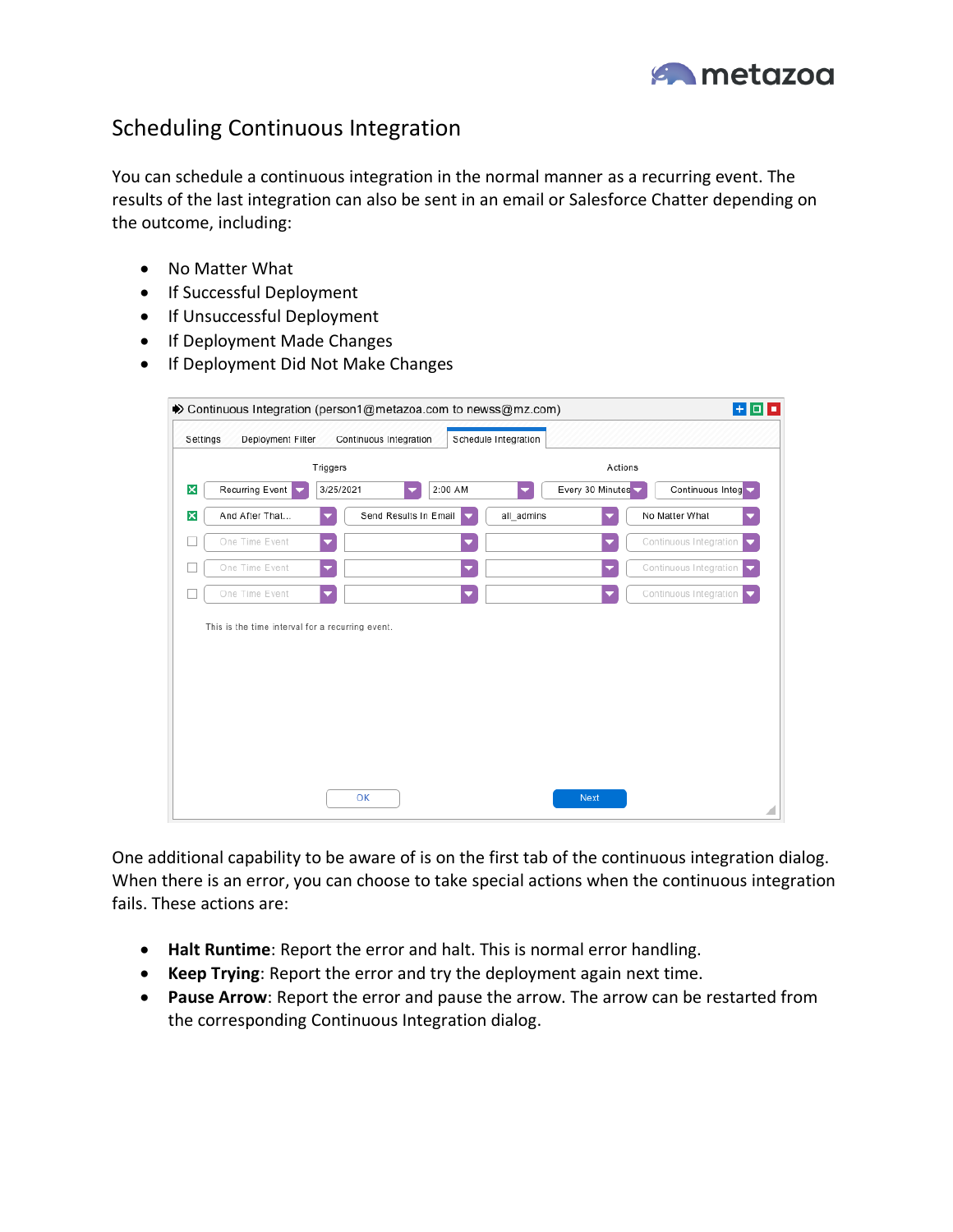

### Snapshot Server

There are many uses cases for installing Snapshot on a server with a remote desktop. For example, a Salesforce administrator could automate continuous integration activities for a large team of developers. Compliance and security reports could be run as scheduled events and trigger alerts. Metadata deployments could be scheduled to occur during off hours. All these things can be done with a regular desktop computer, but a remote desktop offers convenience and flexibility for the busy administrator.

There is no limit to the number of Snapshot servers that you can create. In the picture below, we have set up Snapshot on Windows Server 2016 hosted by Microsoft Azure. We are accessing the server with the Microsoft Remote Desktop application from a Macintosh. The only option to configure is that we suggest turning off sound effects from the Snapshot Preferences dialog. Cloud servers don't usually have a sound card. Also make sure that the server does not sleep when running Snapshot continuously. You will want to install the 64-Bit version of Snapshot. You can adjust the amount of RAM and Network bandwidth as needed. More is better.



Snapshot on the desktop communicates between your personal computer and your Salesforce account. This architecture maximizes org security, data privacy, and application performance. Snapshot server follows the same security model, except now the communication is between your server and your Salesforce account.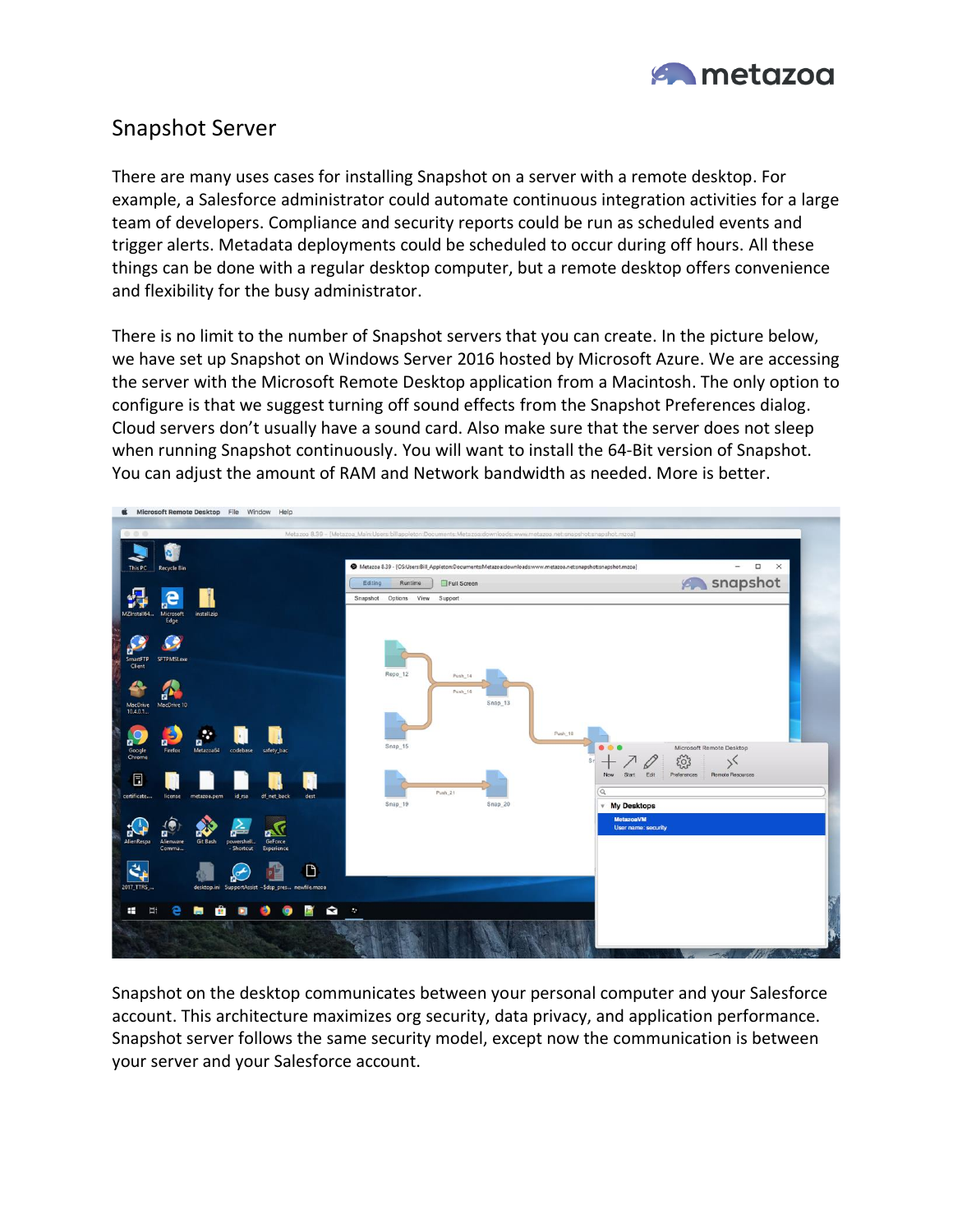

#### Workspace Manager

The Workspace Manager (available under the Snapshot Menu) can be used to switch between multiple Snapshot desktops. This is useful for designing different desktops for developers, administrators, and server installations. The desktops can be shared, and there is an option to lock them as well. This capability allows maximum flexibility to orchestrate development activities across projects and Salesforce orgs with continuous integration and metadata deployments.

| Workspace Manager: Super Admin                                                                    |  |  | $+0.1$                                                                                                                                                             |  |  |  |
|---------------------------------------------------------------------------------------------------|--|--|--------------------------------------------------------------------------------------------------------------------------------------------------------------------|--|--|--|
| Settings<br>Permissions                                                                           |  |  |                                                                                                                                                                    |  |  |  |
| Use the Workspace Manager to create multiple workspaces, switch between them, and share with tean |  |  |                                                                                                                                                                    |  |  |  |
| <b>Current Workspaces</b>                                                                         |  |  | <b>Management Options</b>                                                                                                                                          |  |  |  |
| andrew_AXNOR20<br>default<br>Example<br>freespace                                                 |  |  | <b>O</b> Switch<br>$\vee$ Create                                                                                                                                   |  |  |  |
| kantar_workspace                                                                                  |  |  |                                                                                                                                                                    |  |  |  |
| <b>O</b> movies                                                                                   |  |  | $+$ Rename                                                                                                                                                         |  |  |  |
| Pipeline                                                                                          |  |  | X Delete<br>$\downarrow$ Import<br>← Export<br>Workspace Name: movies<br>Metadata Snapshots: 9<br>Developer Projects: 3<br>Deployment Arrows: 5<br>Total Items: 17 |  |  |  |
| OK<br>Cancel<br>Next                                                                              |  |  |                                                                                                                                                                    |  |  |  |